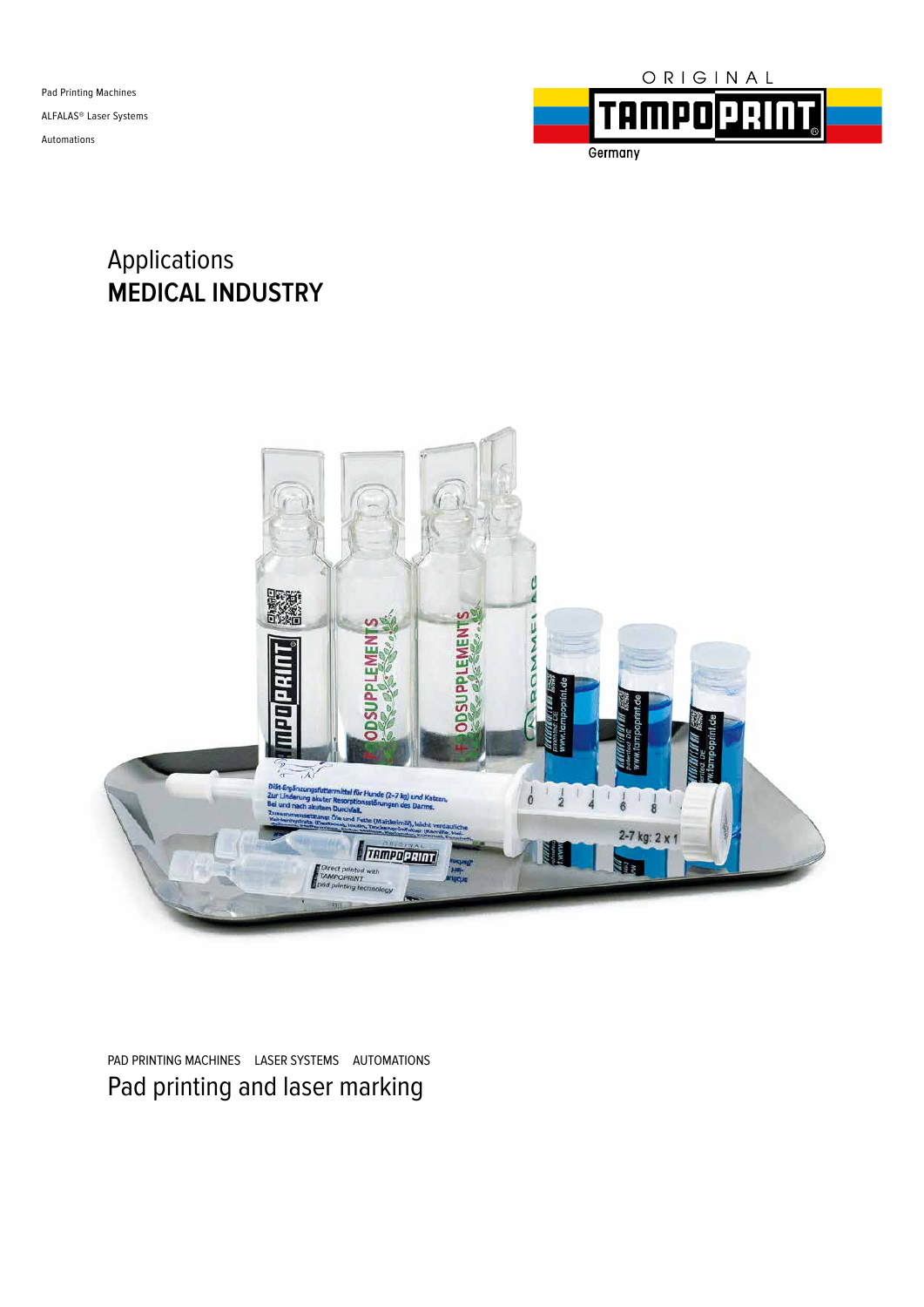## **MEDICAL INDUSTRY**

TAMPOPRINT GmbH is a well-established partner for the medical industry. Our automated systems are in use worldwide. We make markings, scales and decorations possible where other processes reach their limits.

Starting with the project planning, the de-risking via validation process, URS, FMEA, IQ and OQ, via FAT and SAT to the production support. Especially for the pharmaceutical industry we offer an all-round service with solutions that are unparalleled.

Our pad printing and laser fully automatic machines meet the highest quality requirements when used in multi-shift operation with high throughput speed.

Highest precision of the print image registration on convex, round or flat parts by using the pad printing process, one to multicolor, or by using the ALFALAS® laser marking process goes without saying and meets the high standards for medical products. Process monitoring by using the latest camera systems as well as their validation will secure your production and the health of the patients.

Machinery construction "Made in Germany", supported by highly qualified staffs in the sales department, project management, engineering department as well as pre- and after-sales service will guarantee the professional realisation from the concept to the 24 hour production to our customers.



**Automation**  Rotary pad printing Insulin pens



**Automation MAP**  Ampoule strips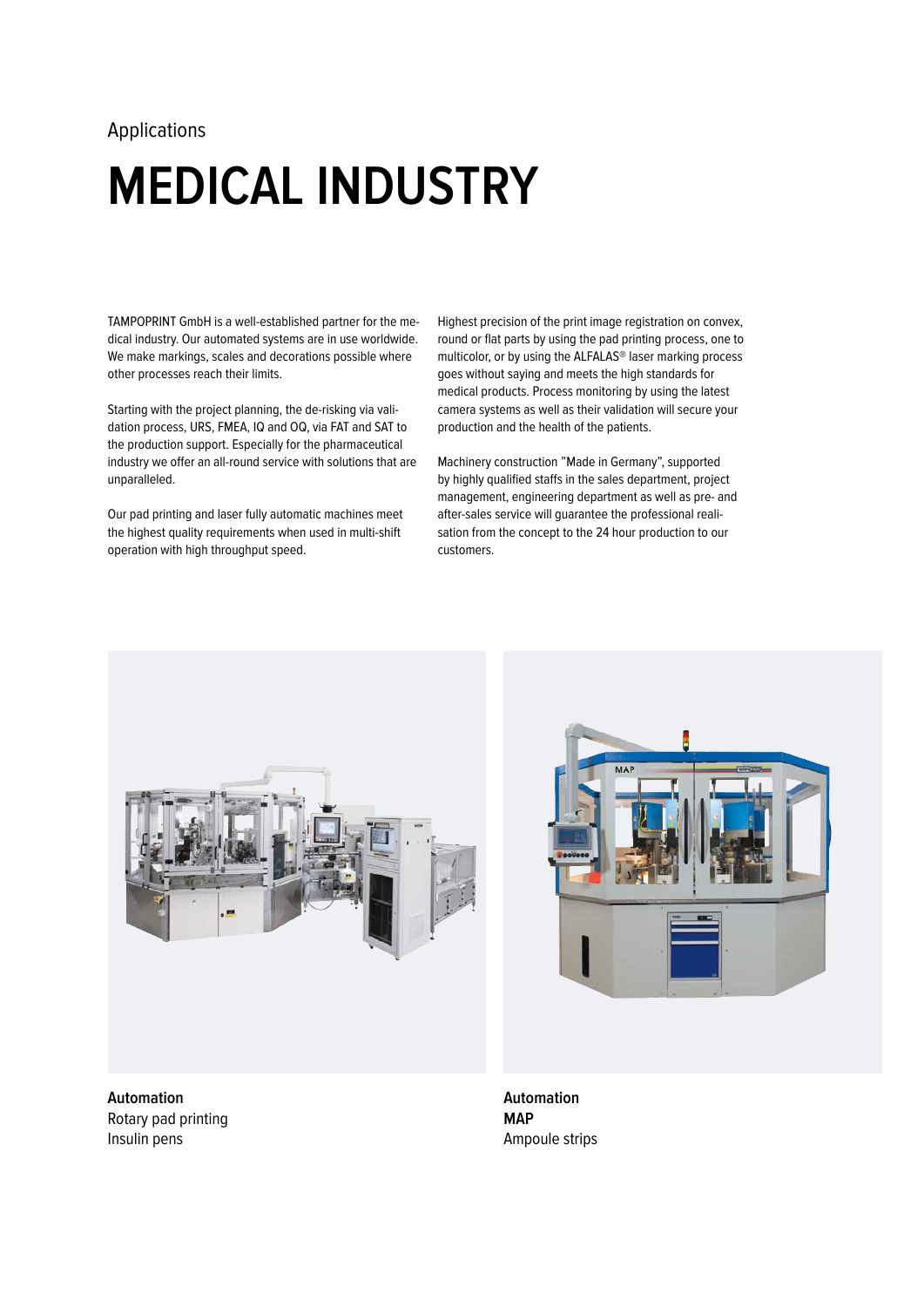### **For an accurate dosage.**

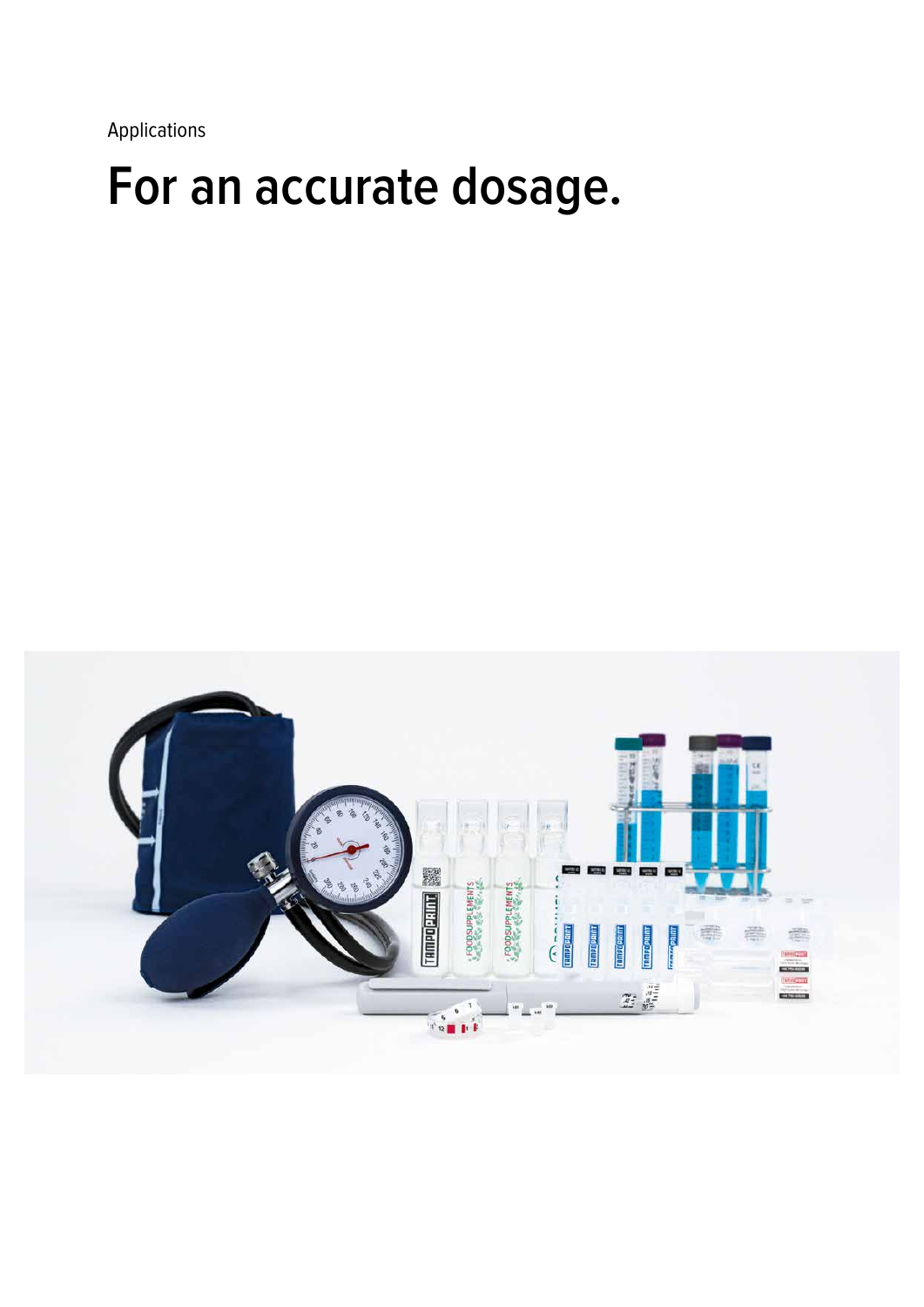# **MEDICAL INDUSTRY**

Application example



**Ampoule strip**  Application example





**Automation for inhaler counter rings** with RAPID 2000/90



**Automation for ampoule strips** with RAPID 2000/130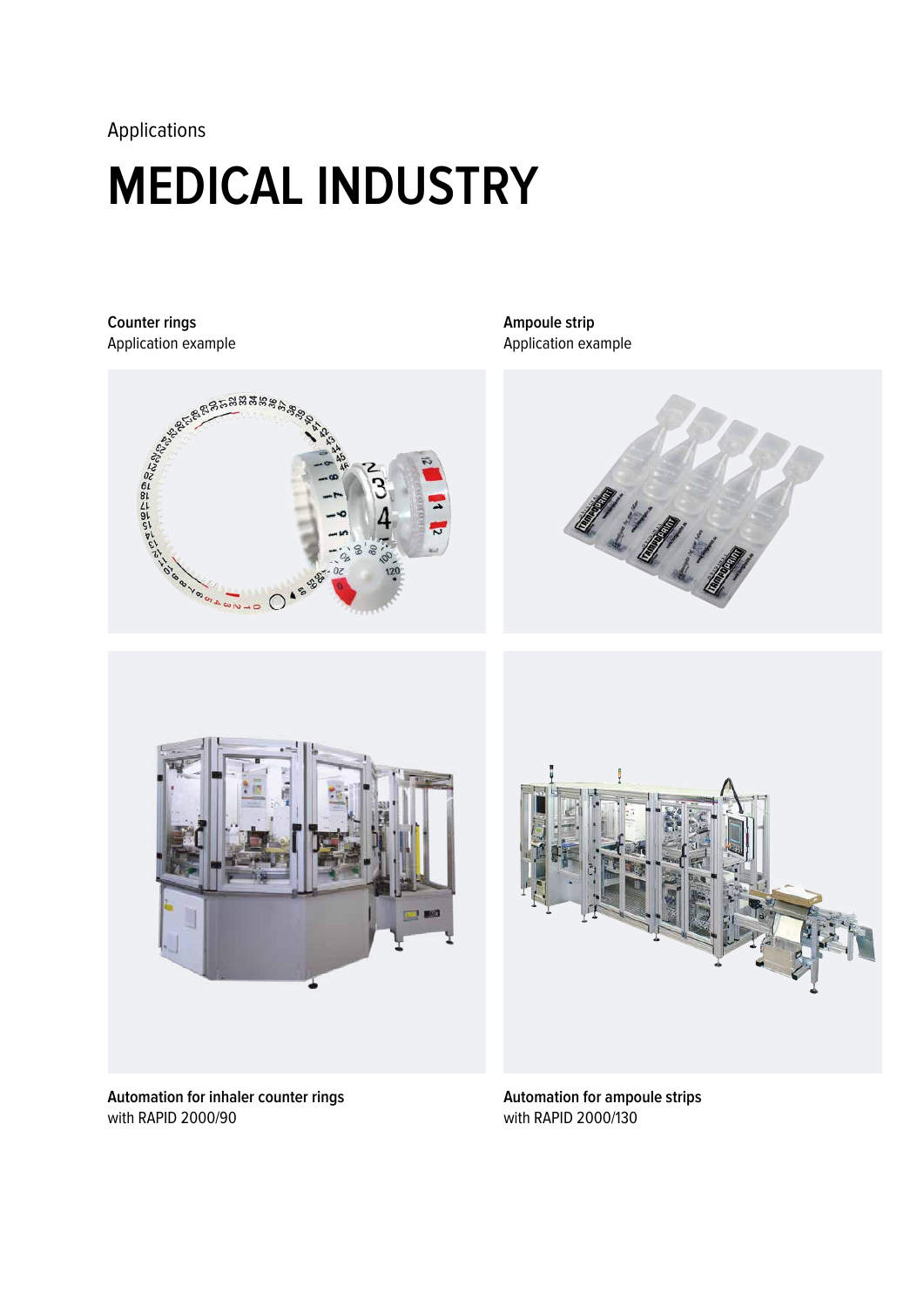# **MEDICAL INDUSTRY**

**Plastic tubes, glass vials** Application examples



#### **Laboratory tubes** Application example









**Automation for inhaler counter rings** with RAPID 2000/90